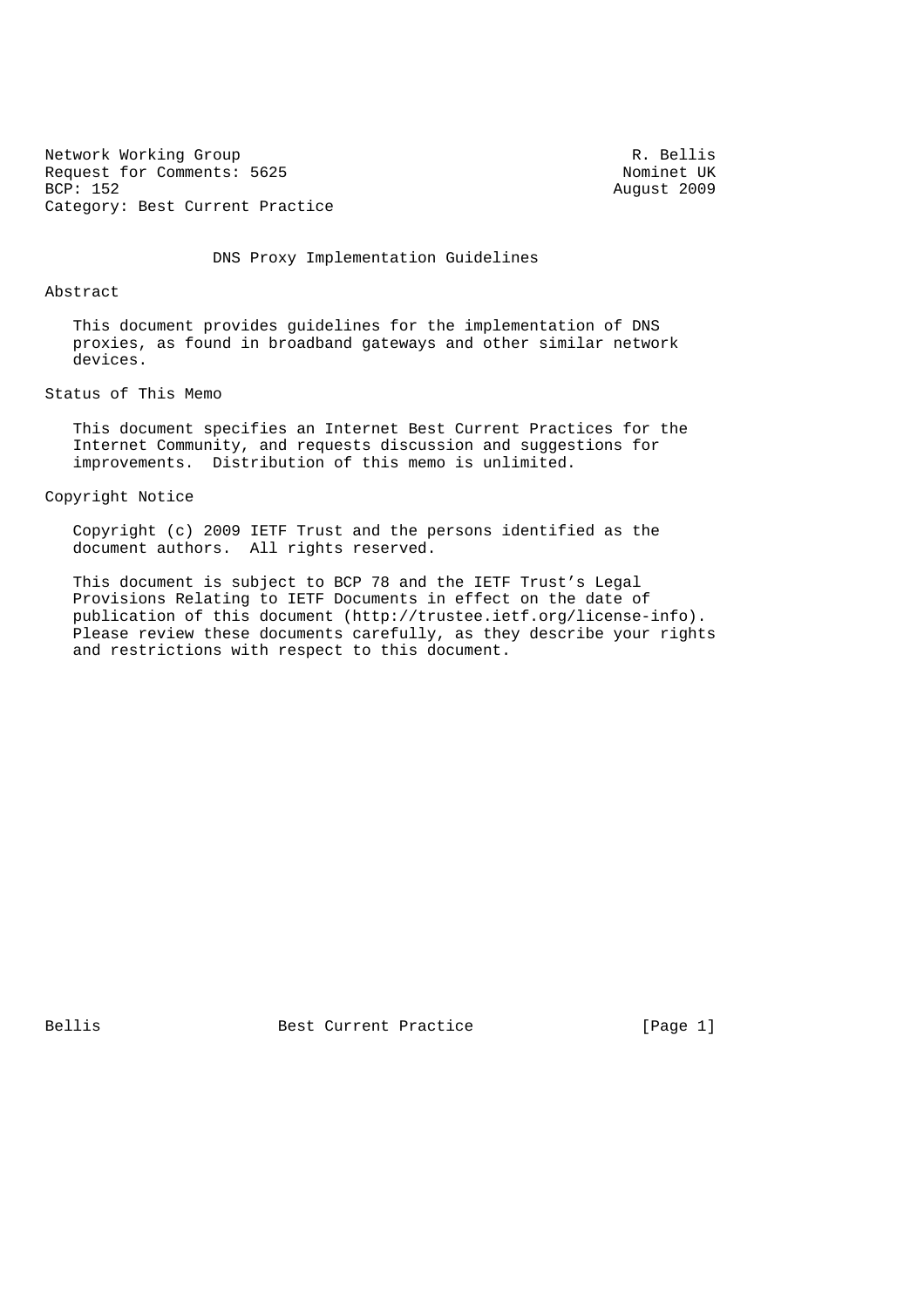#### Table of Contents

| 2.                                                                                                          |  |
|-------------------------------------------------------------------------------------------------------------|--|
| 3.                                                                                                          |  |
| 4. Protocol Conformance $\ldots, \ldots, \ldots, \ldots, \ldots, \ldots, \ldots, \ldots, \ldots, \ldots, 4$ |  |
|                                                                                                             |  |
|                                                                                                             |  |
| 4.3. Unknown Resource Record Types 4                                                                        |  |
|                                                                                                             |  |
|                                                                                                             |  |
|                                                                                                             |  |
|                                                                                                             |  |
| 4.5. Secret Key Transaction Authentication for DNS (TSIG) 7                                                 |  |
| $5 -$                                                                                                       |  |
|                                                                                                             |  |
|                                                                                                             |  |
|                                                                                                             |  |
|                                                                                                             |  |
|                                                                                                             |  |
|                                                                                                             |  |
|                                                                                                             |  |
| 7.                                                                                                          |  |
| $\mathsf{R}$                                                                                                |  |
|                                                                                                             |  |
|                                                                                                             |  |

# 1. Introduction

 Research has found ([SAC035], [DOTSE]) that many commonly used broadband gateways (and similar devices) contain DNS proxies that are incompatible in various ways with current DNS standards.

 These proxies are usually simple DNS forwarders, but typically do not have any caching capabilities. The proxy serves as a convenient default DNS resolver for clients on the LAN, but relies on an upstream resolver (e.g., at an ISP) to perform recursive DNS lookups.

 Note that to ensure full DNS protocol interoperability it is preferred that client stub resolvers should communicate directly with full-feature, upstream recursive resolvers wherever possible.

 That notwithstanding, this document describes the incompatibilities that have been discovered and offers guidelines to implementors on how to provide better interoperability in those cases where the client must use the broadband gateway's DNS proxy.

Bellis Best Current Practice [Page 2]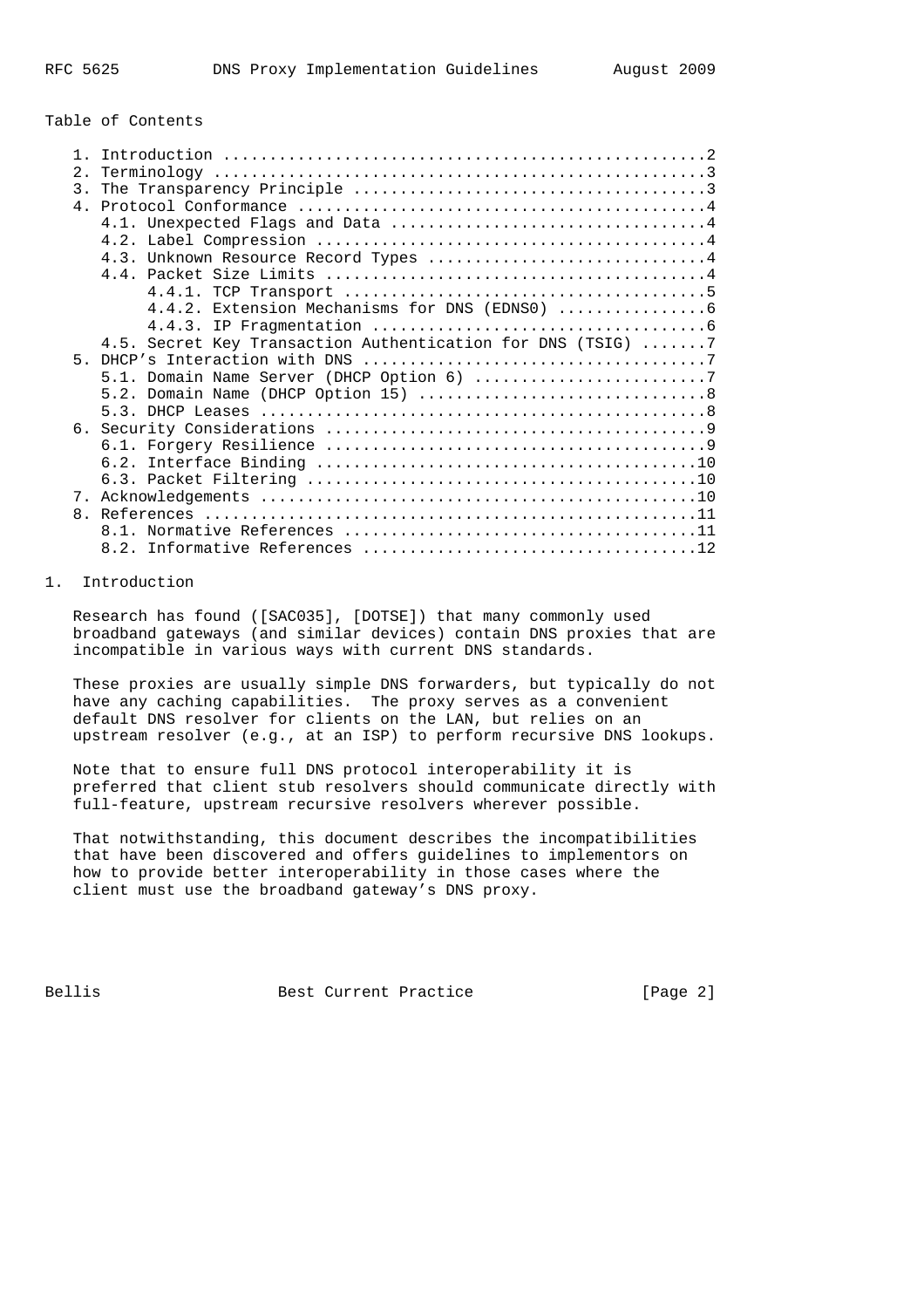2. Terminology

 The key words "MUST", "MUST NOT", "REQUIRED", "SHALL", "SHALL NOT", "SHOULD", "SHOULD NOT", "RECOMMENDED", "MAY", and "OPTIONAL" in this document are to be interpreted as described in [RFC2119].

3. The Transparency Principle

 It is not considered practical for a simple DNS proxy to implement all current and future DNS features.

There are several reasons why this is the case:

- o Broadband gateways usually have limited hardware resources.
- o Firmware upgrade cycles are long, and many users do not routinely apply upgrades when they become available.
- o No one knows what those future DNS features will be or how they might be implemented.
- o Doing so would substantially complicate the configuration user interface (UI) of the device.

 Furthermore, some modern DNS protocol extensions (see, e.g., EDNS0 below) are intended to be used as "hop-by-hop" mechanisms. If the DNS proxy is considered to be such a "hop" in the resolution chain, then for it to function correctly, it would need to be fully compliant with all such mechanisms.

 [SAC035] shows that the more actively a proxy participates in the DNS protocol, the more likely it is that it will somehow interfere with the flow of messages between the DNS client and the upstream recursive resolvers.

 The role of the proxy should therefore be no more and no less than to receive DNS requests from clients on the LAN side, forward those verbatim to one of the known upstream recursive resolvers on the WAN side, and ensure that the whole response is returned verbatim to the original client.

 It is RECOMMENDED that proxies should be as transparent as possible, such that any "hop-by-hop" mechanisms or newly introduced protocol extensions operate as if the proxy were not there.

 Except when required to enforce an active security or network policy (such as maintaining a pre-authentication "walled garden"), end-users SHOULD be able to send their DNS queries to specified upstream

Bellis Best Current Practice [Page 3]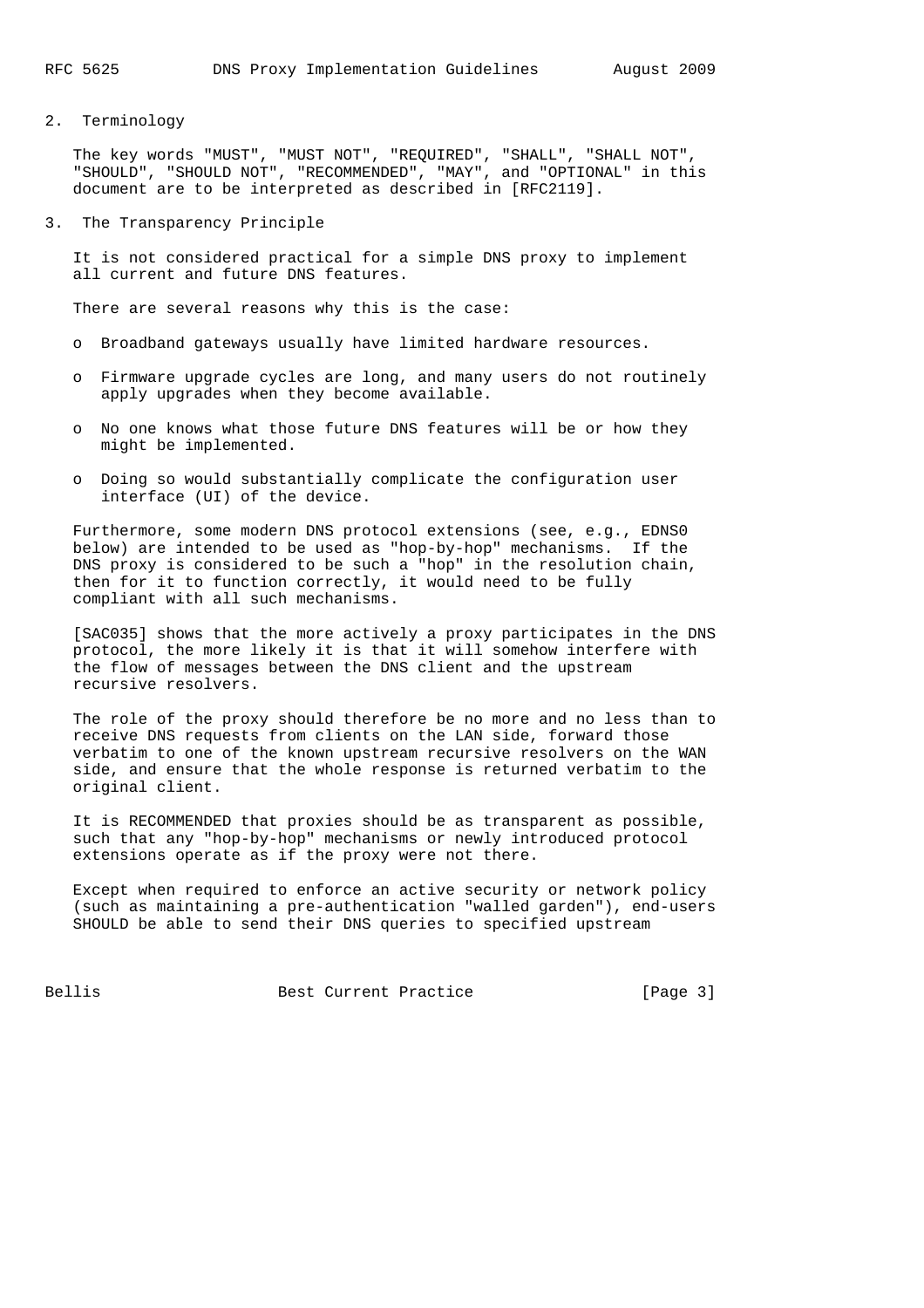resolvers, thereby bypassing the proxy altogether. In this case, the gateway SHOULD NOT modify the DNS request or response packets in any way.

- 4. Protocol Conformance
- 4.1. Unexpected Flags and Data

 The Transparency Principle above, when combined with Postel's Robustness Principle [RFC0793], suggests that DNS proxies should not arbitrarily reject or otherwise drop requests or responses based on perceived non-compliance with standards.

 For example, some proxies have been observed to drop any packet containing either the "Authentic Data" (AD) or "Checking Disabled" (CD) bits from DNSSEC [RFC4035]. This may be because [RFC1035] originally specified that these unused "Z" flag bits "MUST" be zero. However, these flag bits were always intended to be reserved for future use, so refusing to proxy any packet containing these flags (now that uses for those flags have indeed been defined) is not appropriate.

 Therefore, proxies MUST ignore any unknown DNS flags and proxy those packets as usual.

4.2. Label Compression

Compression of labels as per Section 4.1.4 of [RFC1035] is optional.

 Proxies MUST forward packets regardless of the presence or absence of compressed labels therein.

4.3. Unknown Resource Record Types

 [RFC3597] requires that resolvers MUST handle Resource Records (RRs) of unknown type transparently.

 All requests and responses MUST be proxied regardless of the values of the QTYPE and QCLASS fields.

 Similarly, all responses MUST be proxied regardless of the values of the TYPE and CLASS fields of any Resource Record therein.

4.4. Packet Size Limits

 [RFC1035] specifies that the maximum size of the DNS payload in a UDP packet is 512 octets. Where the required portions of a response would not fit inside that limit, the DNS server MUST set the

Bellis Best Current Practice [Page 4]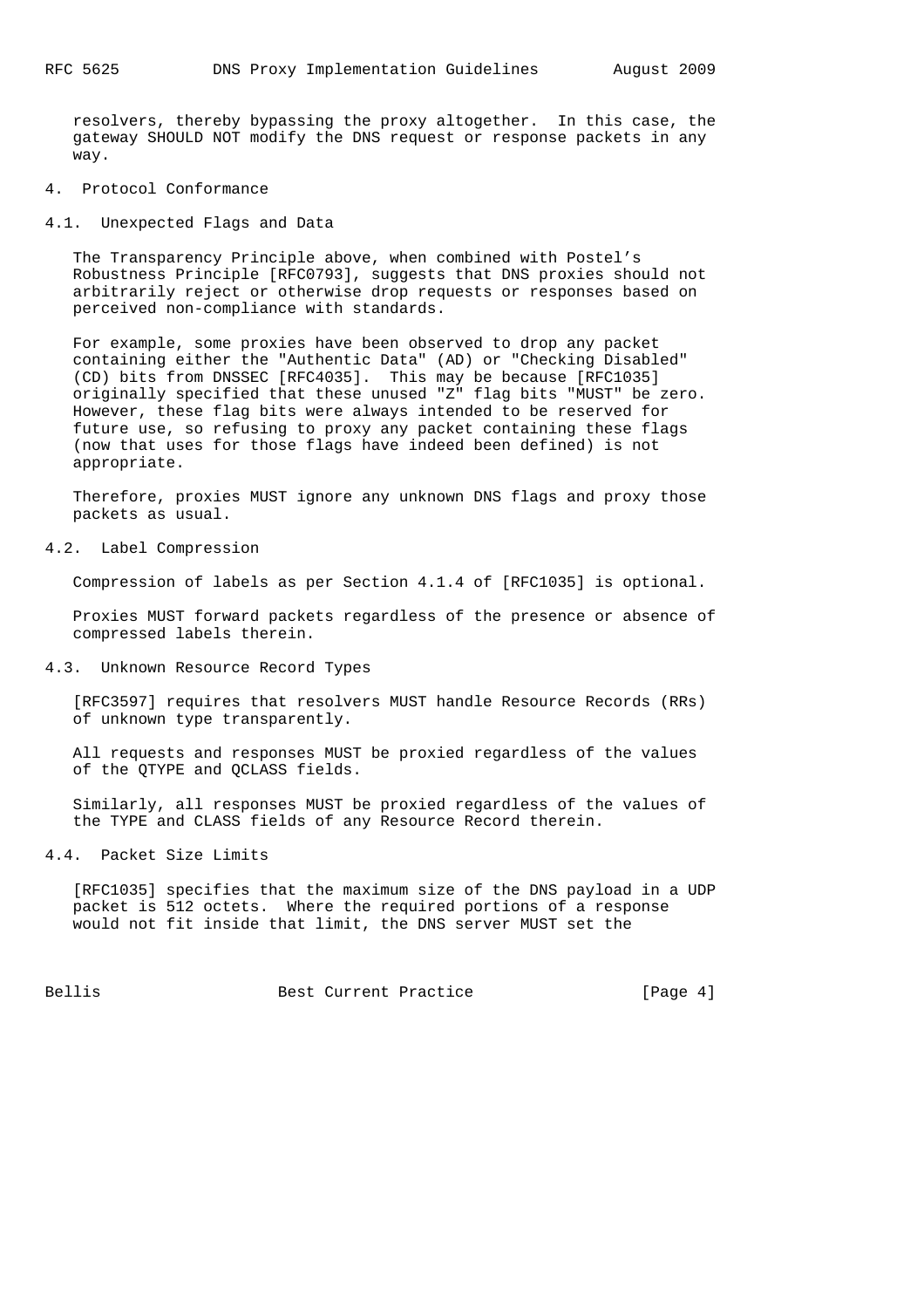"TrunCation" (TC) bit in the DNS response header to indicate that truncation has occurred. There are however two standard mechanisms (described in Sections 4.4.1 and 4.4.2) for transporting responses larger than 512 octets.

 Many proxies have been observed to truncate all responses at 512 octets, and others at a packet size related to the WAN MTU, in either case doing so without correctly setting the TC bit.

 Other proxies have been observed to remove the TC bit in server responses that correctly had the TC bit set by the server.

 If a DNS response is truncated but the TC bit is not set, then client failures may result. In particular, a naive DNS client library might suffer crashes due to reading beyond the end of the data actually received.

 Since UDP packets larger than 512 octets are now expected in normal operation, proxies SHOULD NOT truncate UDP packets that exceed that size. See Section 4.4.3 for recommendations for packet sizes exceeding the WAN MTU.

 If a proxy must unilaterally truncate a response, then the proxy MUST set the TC bit. Similarly, proxies MUST NOT remove the TC bit from responses.

4.4.1. TCP Transport

 Should a UDP query fail because of truncation, the standard fail-over mechanism is to retry the query using TCP, as described in Section 6.1.3.2 of [RFC1123].

 Whilst TCP transport is not strictly mandatory, it is supported by the vast majority of stub resolvers and recursive servers. Lack of support in the proxy prevents this fail-over mechanism from working.

 DNS proxies MUST therefore be prepared to receive and forward queries over TCP.

 Note that it is unlikely that a client would send a request over TCP unless it had already received a truncated UDP response. Some "smart" proxies have been observed to first forward any request received over TCP to an upstream resolver over UDP, only for the response to be truncated, causing the proxy to retry over TCP. Such behaviour increases network traffic and causes delay in DNS resolution since the initial UDP request is doomed to fail.

Bellis Best Current Practice [Page 5]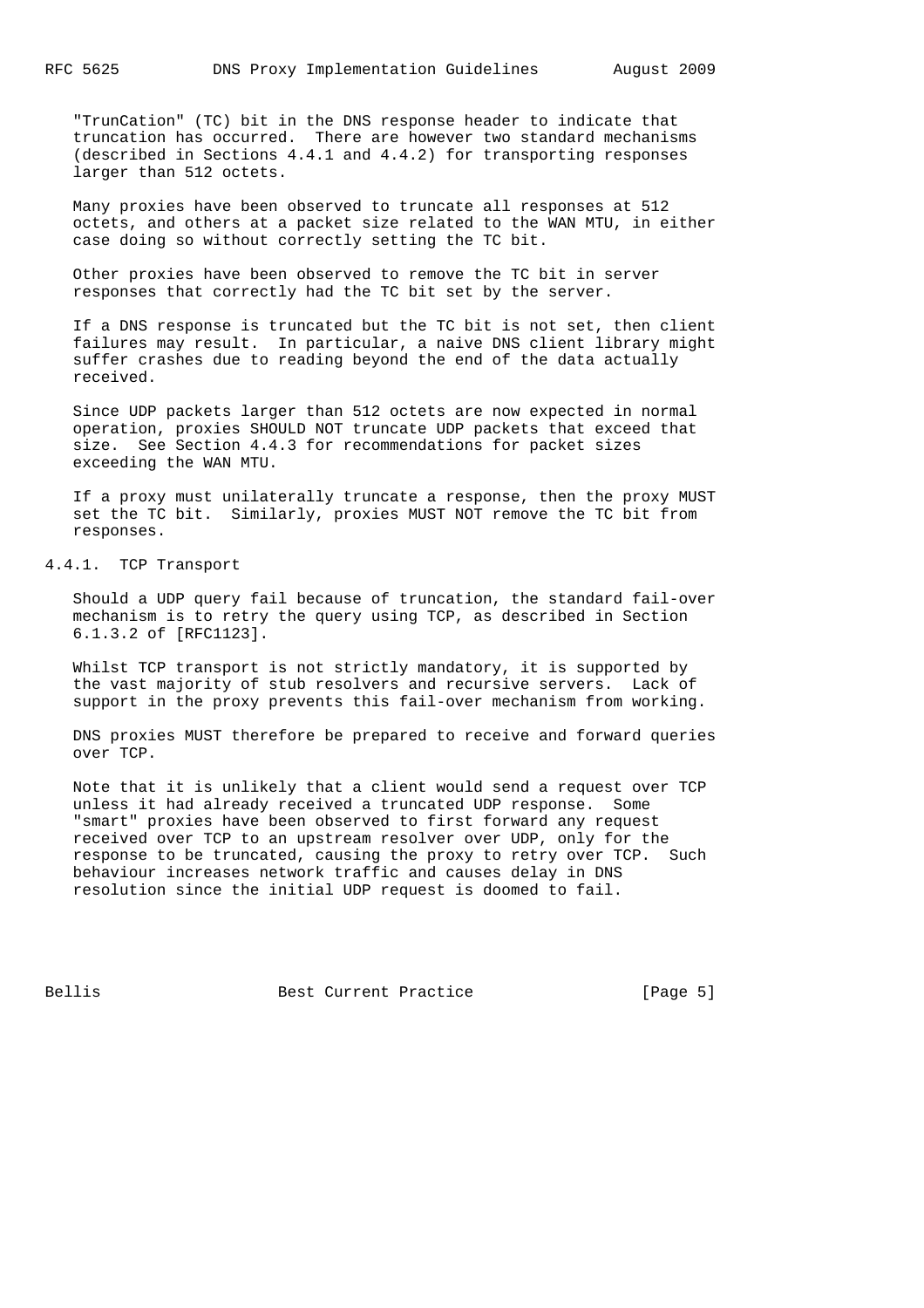Therefore, whenever a proxy receives a request over TCP, the proxy SHOULD forward the query over TCP and SHOULD NOT attempt the same query over UDP first.

4.4.2. Extension Mechanisms for DNS (EDNS0)

 The "Extension Mechanism for DNS" [RFC2671] was introduced to allow the transport of larger DNS packets over UDP and also to allow for additional request and response flags.

 A client may send an OPT Resource Record (OPT RR) in the Additional Section of a request to indicate that it supports a specific receive buffer size. The OPT RR also includes the "DNSSEC OK" (DO) flag used by DNSSEC to indicate that DNSSEC-related RRs should be returned to the client.

 However, some proxies have been observed to either reject (with a FORMERR response code) or black-hole any packet containing an OPT RR. As per Section 4.1, proxies MUST NOT refuse to proxy such packets.

#### 4.4.3. IP Fragmentation

 Support for UDP packet sizes exceeding the WAN MTU depends on the gateway's algorithm for handling fragmented IP packets. Several methods are possible:

- 1. Fragments are dropped.
- 2. Fragments are forwarded individually as they're received.
- 3. Complete packets are reassembled on the gateway and then re fragmented (if necessary) as they're forwarded to the client.

 Method 1 above will cause compatibility problems with EDNS0 unless the DNS client is configured to advertise an EDNS0 buffer size limited to the WAN MTU less the size of the IP header. Note that RFC 2671 does recommend that the path MTU should be taken into account when using EDNS0.

 Also, whilst the EDNS0 specification allows for a buffer size of up to 65535 octets, most common DNS server implementations do not support a buffer size above 4096 octets.

 Therefore (irrespective of which of the above methods is in use), proxies SHOULD be capable of forwarding UDP packets up to a payload size of at least 4096 octets.

Bellis Best Current Practice [Page 6]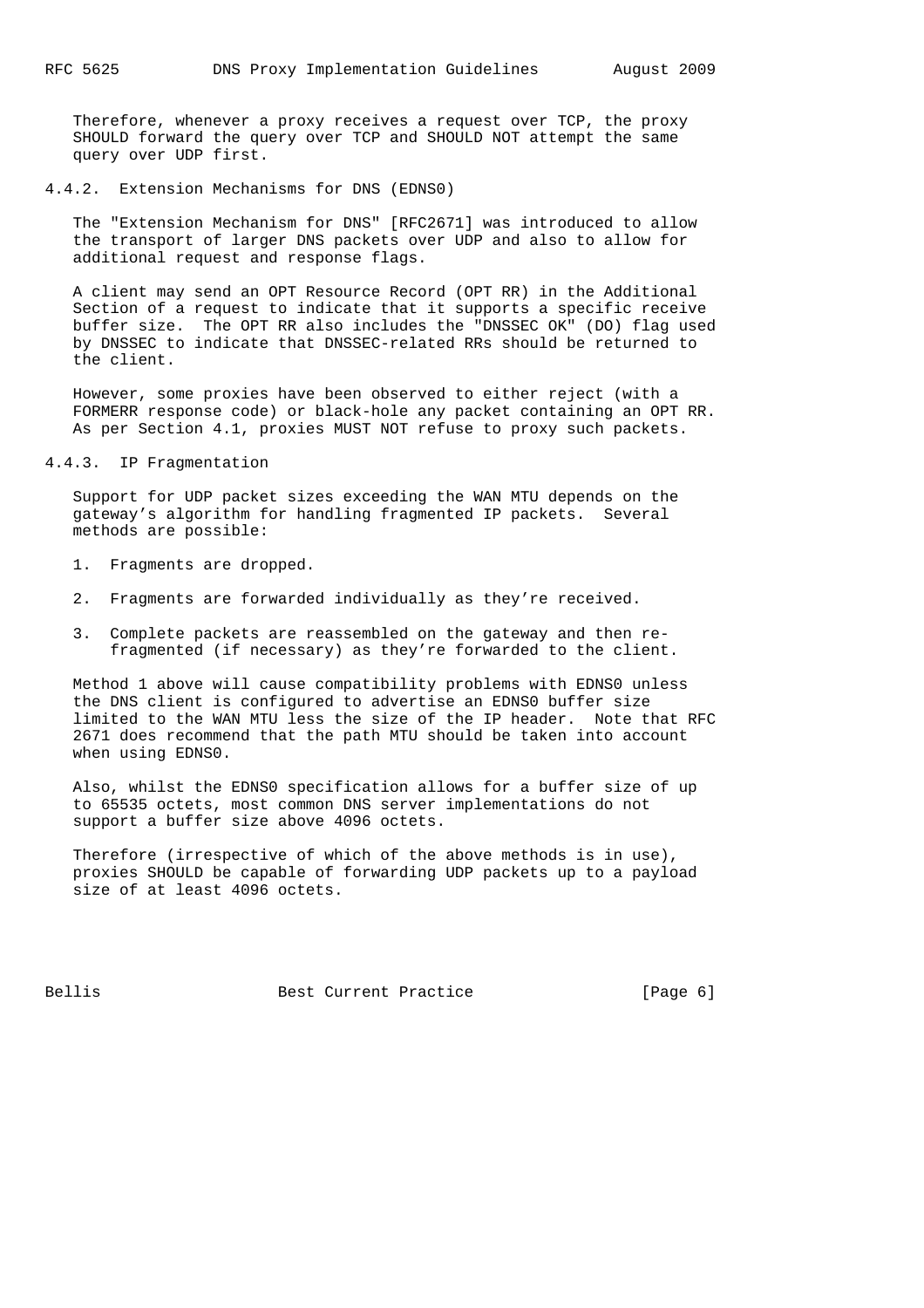NB: in theory, IP fragmentation may also occur if the LAN MTU is smaller than the WAN MTU, although the author has not observed such a configuration in use on any residential broadband service.

4.5. Secret Key Transaction Authentication for DNS (TSIG)

 [RFC2845] defines TSIG, which is a mechanism for authenticating DNS requests and responses at the packet level.

 Any modifications made to the DNS portions of a TSIG-signed query or response packet (with the exception of the Query ID) will cause a TSIG authentication failure.

 DNS proxies MUST implement Section 4.7 of [RFC2845] and either forward packets unchanged (as recommended above) or fully implement TSIG.

 As per Section 4.3, DNS proxies MUST be capable of proxying packets containing TKEY [RFC2930] Resource Records.

 NB: any DNS proxy (such as those commonly found in WiFi hotspot "walled gardens") that transparently intercepts all DNS queries and that returns unsigned responses to signed queries, will also cause TSIG authentication failures.

5. DHCP's Interaction with DNS

 Whilst this document is primarily about DNS proxies, most consumers rely on DHCP [RFC2131] to obtain network configuration settings. Such settings include the client machine's IP address, subnet mask, and default gateway, but also include DNS-related settings.

 It is therefore appropriate to examine how DHCP affects client DNS configuration.

5.1. Domain Name Server (DHCP Option 6)

 Most gateways default to supplying their own IP address in the DHCP "Domain Name Server" option [RFC2132]. The net result is that without explicit re-configuration many DNS clients will, by default, send queries to the gateway's DNS proxy. This is understandable behaviour given that the correct upstream settings are not usually known at boot time.

Bellis Best Current Practice [Page 7]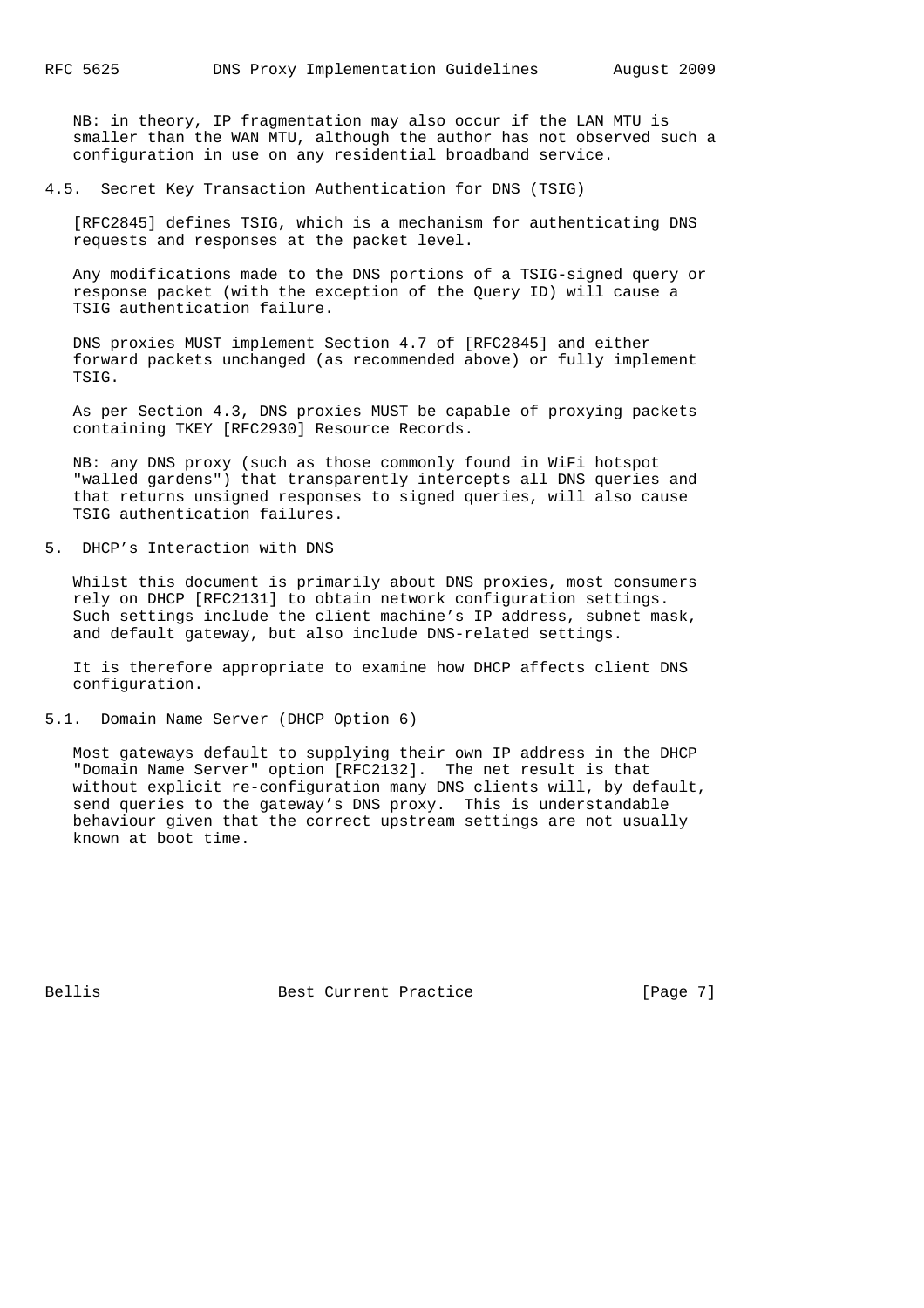Most gateways learn their own DNS settings via values supplied by an ISP via DHCP or PPP over the WAN interface. However, whilst many gateways do allow the device administrator to override those values, some gateways only use those supplied values to affect the proxy's own forwarding function, and do not offer these values via DHCP.

 When using such a device, the only way to avoid using the DNS proxy is to hard-code the required values in the client operating system. This may be acceptable for a desktop system but it is inappropriate for mobile devices that are regularly used on many different networks.

 As per Section 3, end-users SHOULD be able to send their DNS queries directly to specified upstream resolvers, ideally without hard-coding those settings in their stub resolver.

 It is therefore RECOMMENDED that gateways SHOULD support device administrator configuration of values for the "Domain Name Server" DHCP option.

#### 5.2. Domain Name (DHCP Option 15)

 A significant amount of traffic to the DNS Root Name Servers is for invalid top-level domain names, and some of that traffic can be attributed to particular equipment vendors whose firmware defaults this DHCP option to specific values.

 Since no standard exists for a "local" scoped domain name suffix, it is RECOMMENDED that the default value for this option SHOULD be empty, and that this option MUST NOT be sent to clients when no value is configured.

#### 5.3. DHCP Leases

 It is noted that some DHCP servers in broadband gateways offer, by default, their own IP address for the "Domain Name Server" option (as described above) but then automatically start offering the upstream servers' addresses once they've been learnt over the WAN interface.

 In general, this behaviour is highly desirable, but the effect for the end-user is that the settings used depend on whether the DHCP lease was obtained before or after the WAN link was established.

 If the DHCP lease is obtained whilst the WAN link is down, then the DHCP client (and hence the DNS client) will not receive the correct values until the DHCP lease is renewed.

Bellis Best Current Practice [Page 8]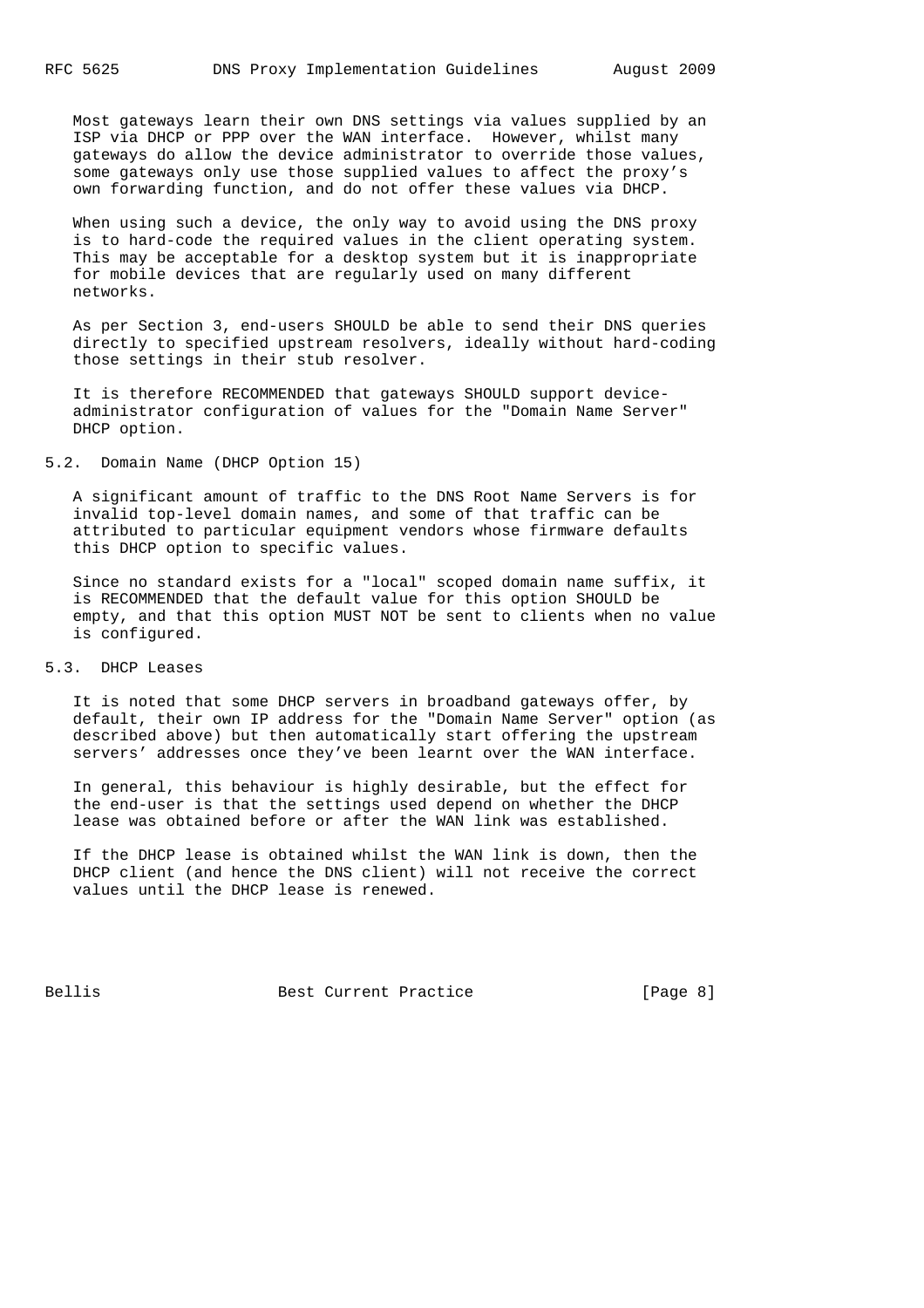Whilst no specific recommendations are given here, vendors may wish to give consideration to the length of DHCP leases and to whether some mechanism for forcing a DHCP lease renewal might be appropriate.

 Another possibility is that the learnt upstream values might be persisted in non-volatile memory such that on reboot the same values can be automatically offered via DHCP. However, this does run the risk that incorrect values are initially offered if the device is moved or connected to another ISP.

 Alternatively, the DHCP server might only issue very short (i.e., 60 second) leases while the WAN link is down, only reverting to more typical lease lengths once the WAN link is up and the upstream DNS servers are known. Indeed, with such a configuration it may be possible to avoid the need to implement a DNS proxy function in the broadband gateway at all.

6. Security Considerations

 This document introduces no new protocols. However, there are some security-related recommendations for vendors that are listed here.

### 6.1. Forgery Resilience

 Whilst DNS proxies are not usually full-feature resolvers, they nevertheless share some characteristics with them.

 Notwithstanding the recommendations above about transparency, many DNS proxies are observed to pick a new Query ID for outbound requests to ensure that responses are directed to the correct client.

 NB: changing the Query ID is acceptable and compatible with proxying TSIG-signed packets since the TSIG signature calculation is based on the original message ID, which is carried in the TSIG RR.

 It has been standard guidance for many years that each DNS query should use a randomly generated Query ID. However, many proxies have been observed picking sequential Query IDs for successive requests.

 It is strongly RECOMMENDED that DNS proxies follow the relevant recommendations in [RFC5452], particularly those in Section 9.2 relating to randomisation of Query IDs and source ports. This also applies to source port selection within any NAT function.

 If a DNS proxy is running on a broadband gateway with NAT that is compliant with [RFC4787], then it SHOULD also follow the recommendations in Section 10 of [RFC5452] concerning how long DNS state is kept.

Bellis Best Current Practice [Page 9]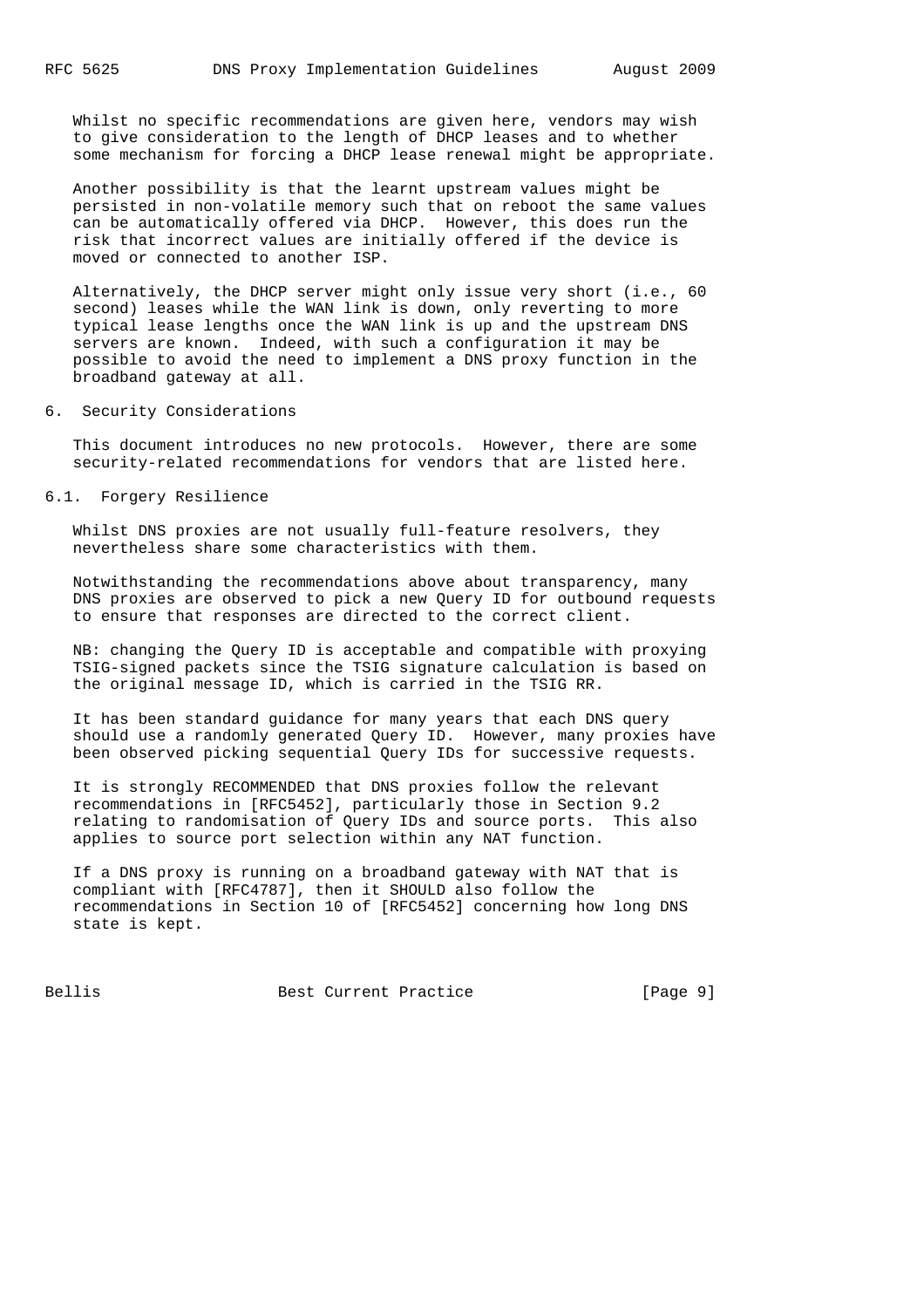# 6.2. Interface Binding

 Some gateways have been observed to have their DNS proxy listening on both internal (LAN) and external (WAN) interfaces. In this configuration, it is possible for the proxy to be used to mount reflector attacks as described in [RFC5358].

 The DNS proxy in a gateway SHOULD NOT, by default, be accessible from the WAN interfaces of the device.

6.3. Packet Filtering

 The Transparency and Robustness Principles are not entirely compatible with the deep packet-inspection features of security appliances such as firewalls, which are intended to protect systems on the inside of a network from rogue traffic.

 However, a clear distinction may be made between traffic that is intrinsically malformed and that which merely contains unexpected data.

Examples of malformed packets that MAY be dropped include:

- o invalid compression pointers (i.e., those that point outside of the current packet or that might cause a parsing loop)
- o incorrect counts for the Question, Answer, Authority, and Additional Sections (although care should be taken where truncation is a possibility)

 Dropped packets will cause the client to repeatedly retransmit the original request, with the client only detecting the error after several retransmit intervals.

 In these circumstances, proxies SHOULD synthesise a suitable DNS error response to the client (i.e., SERVFAIL) instead of dropping the packet completely. This will allow the client to detect the error immediately.

#### 7. Acknowledgements

 The author would particularly like to acknowledge the assistance of Lisa Phifer of Core Competence. In addition, the author is grateful for the feedback from the members of the DNSEXT Working Group.

Bellis Best Current Practice [Page 10]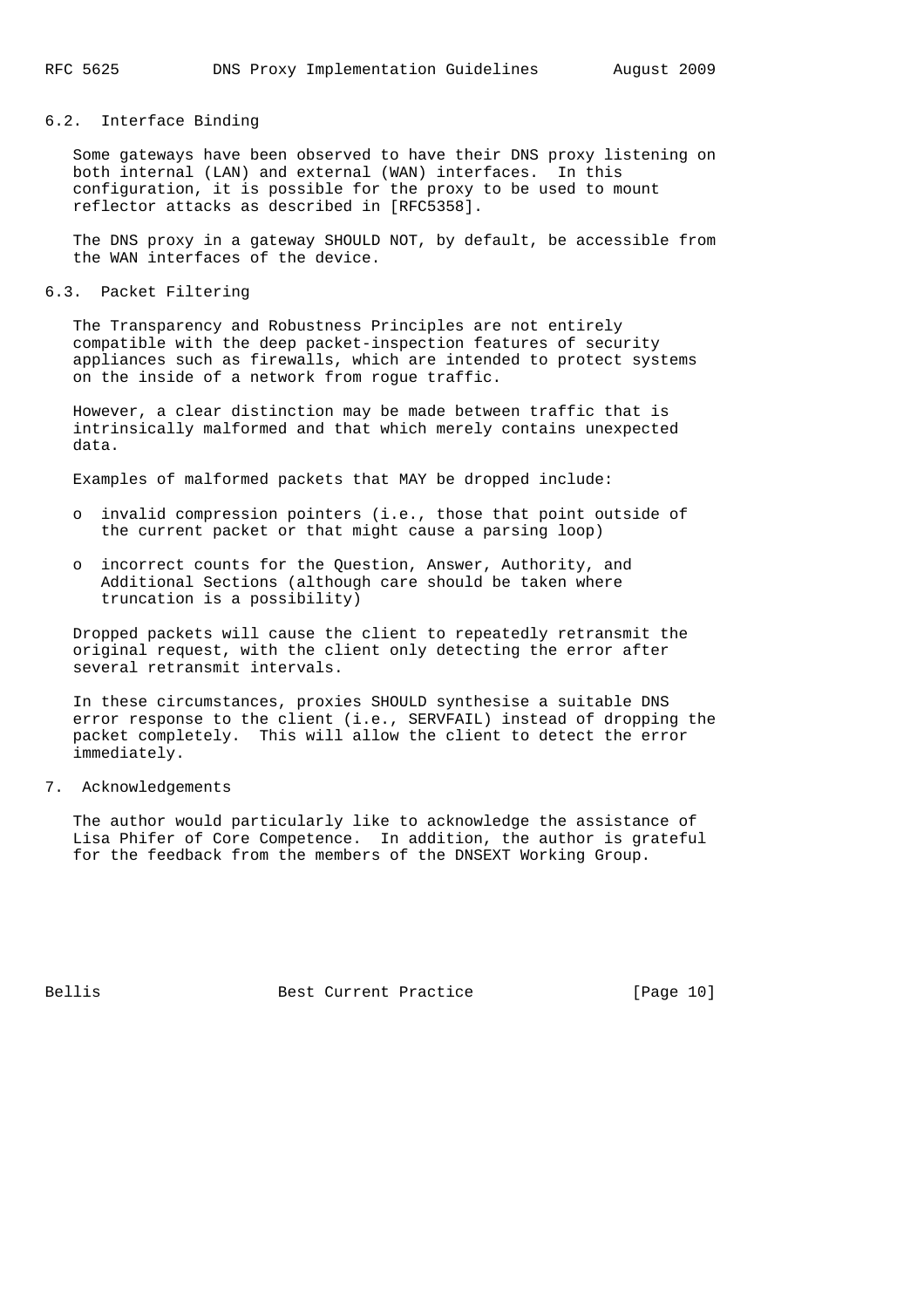# 8. References

8.1. Normative References

- [RFC0793] Postel, J., "Transmission Control Protocol", STD 7, RFC 793, September 1981.
- [RFC1035] Mockapetris, P., "Domain names implementation and specification", STD 13, RFC 1035, November 1987.
- [RFC1123] Braden, R., "Requirements for Internet Hosts Application and Support", STD 3, RFC 1123, October 1989.
- [RFC2119] Bradner, S., "Key words for use in RFCs to Indicate Requirement Levels", BCP 14, RFC 2119, March 1997.
- [RFC2131] Droms, R., "Dynamic Host Configuration Protocol", RFC 2131, March 1997.
- [RFC2132] Alexander, S. and R. Droms, "DHCP Options and BOOTP Vendor Extensions", RFC 2132, March 1997.
- [RFC2671] Vixie, P., "Extension Mechanisms for DNS (EDNS0)", RFC 2671, August 1999.
- [RFC2845] Vixie, P., Gudmundsson, O., Eastlake, D., and B. Wellington, "Secret Key Transaction Authentication for DNS (TSIG)", RFC 2845, May 2000.
- [RFC2930] Eastlake, D., "Secret Key Establishment for DNS (TKEY RR)", RFC 2930, September 2000.
- [RFC3597] Gustafsson, A., "Handling of Unknown DNS Resource Record (RR) Types", RFC 3597, September 2003.
- [RFC4035] Arends, R., Austein, R., Larson, M., Massey, D., and S. Rose, "Protocol Modifications for the DNS Security Extensions", RFC 4035, March 2005.
- [RFC4787] Audet, F. and C. Jennings, "Network Address Translation (NAT) Behavioral Requirements for Unicast UDP", BCP 127, RFC 4787, January 2007.
- [RFC5358] Damas, J. and F. Neves, "Preventing Use of Recursive Nameservers in Reflector Attacks", BCP 140, RFC 5358, October 2008.

Bellis Best Current Practice [Page 11]